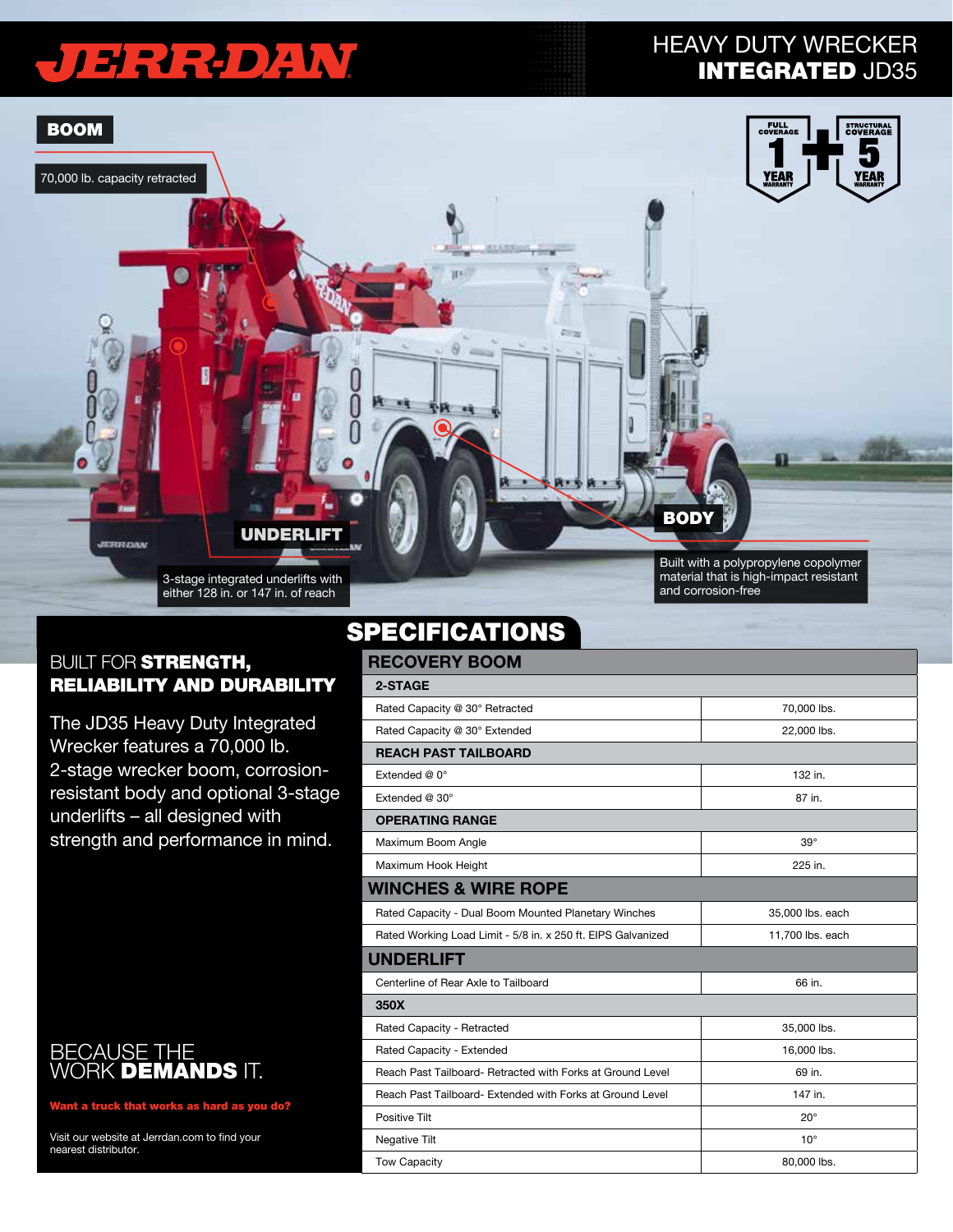# HEAVY DUTY WRECKER INTEGRATED JD35

### **SPECIFICATIONS**

| <b>UNDERLIFT</b>                                           |                    |  |  |
|------------------------------------------------------------|--------------------|--|--|
| 350                                                        |                    |  |  |
| Rated Capacity - Retracted                                 | 35,000 lbs.        |  |  |
| Rated Capacity - Extended                                  | 16,000 lbs.        |  |  |
| Reach Past Tailboard- Retracted with Forks at Ground Level | 63 in.             |  |  |
| Reach Past Tailboard- Extended with Forks at Ground Level  | 128 in.            |  |  |
| Positive Tilt                                              | $20^{\circ}$       |  |  |
| Negative Tilt                                              | $10^{\circ}$       |  |  |
| <b>Tow Capacity</b>                                        | 80,000 lbs.        |  |  |
| <b>CHASSIS RECOMMENDATION</b>                              |                    |  |  |
| Minimum GVW Rating                                         | 54,000 lbs.        |  |  |
| Minimum RBM Per Rail                                       | 3,250,000 in.-lbs. |  |  |



**JERRDAN.COM**